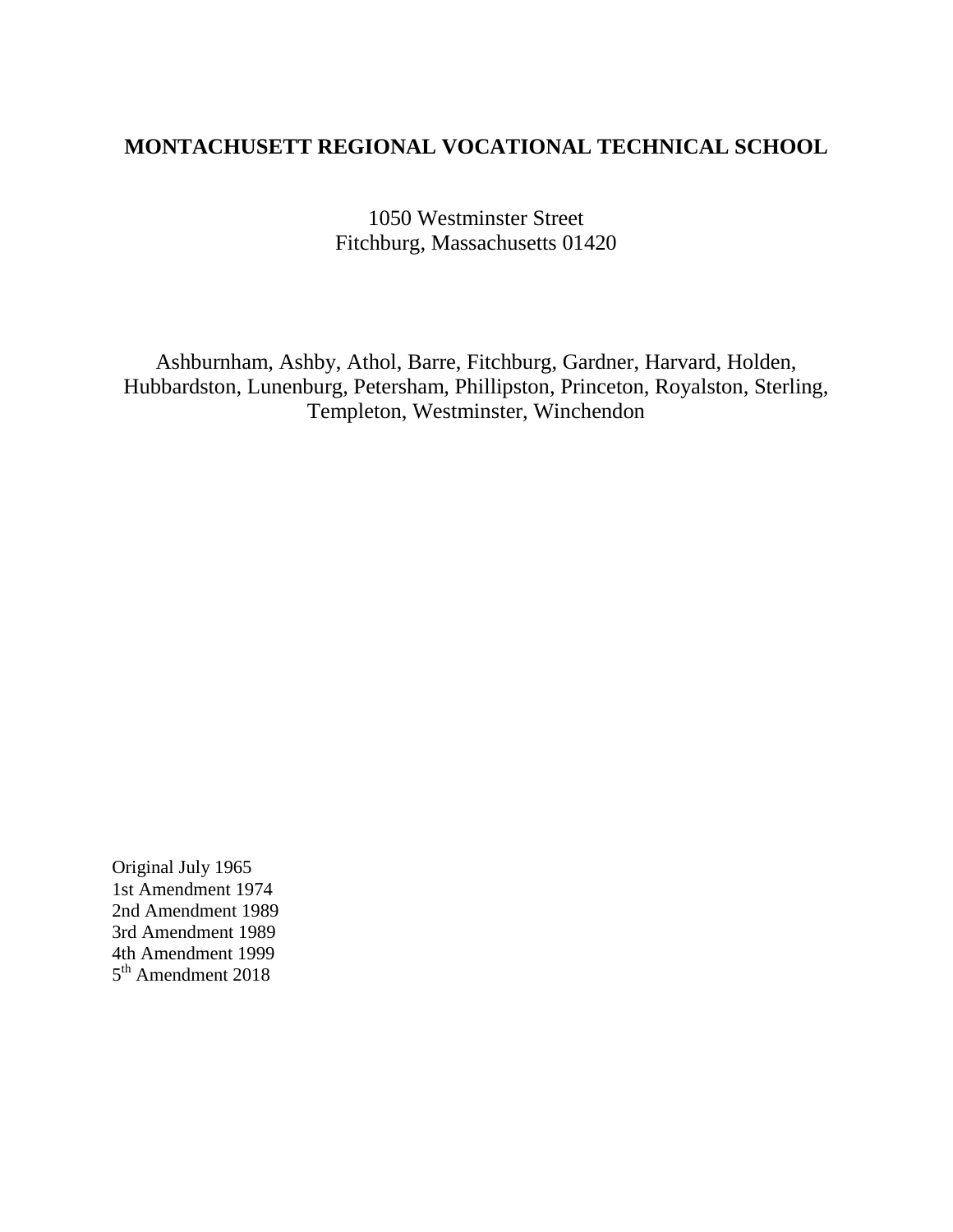# **MONTACHUSETT REGIONAL VOCATIONAL TECHNICAL SCHOOL**

# **DISTRICT AGREEMENT**

Ashby Ashburnham Athol Barre Fitchburg Gardner Harvard Holden Hubbardston Lunenburg Petersham Phillipston Princeton Royalston Sterling Templeton Westminster Winchendon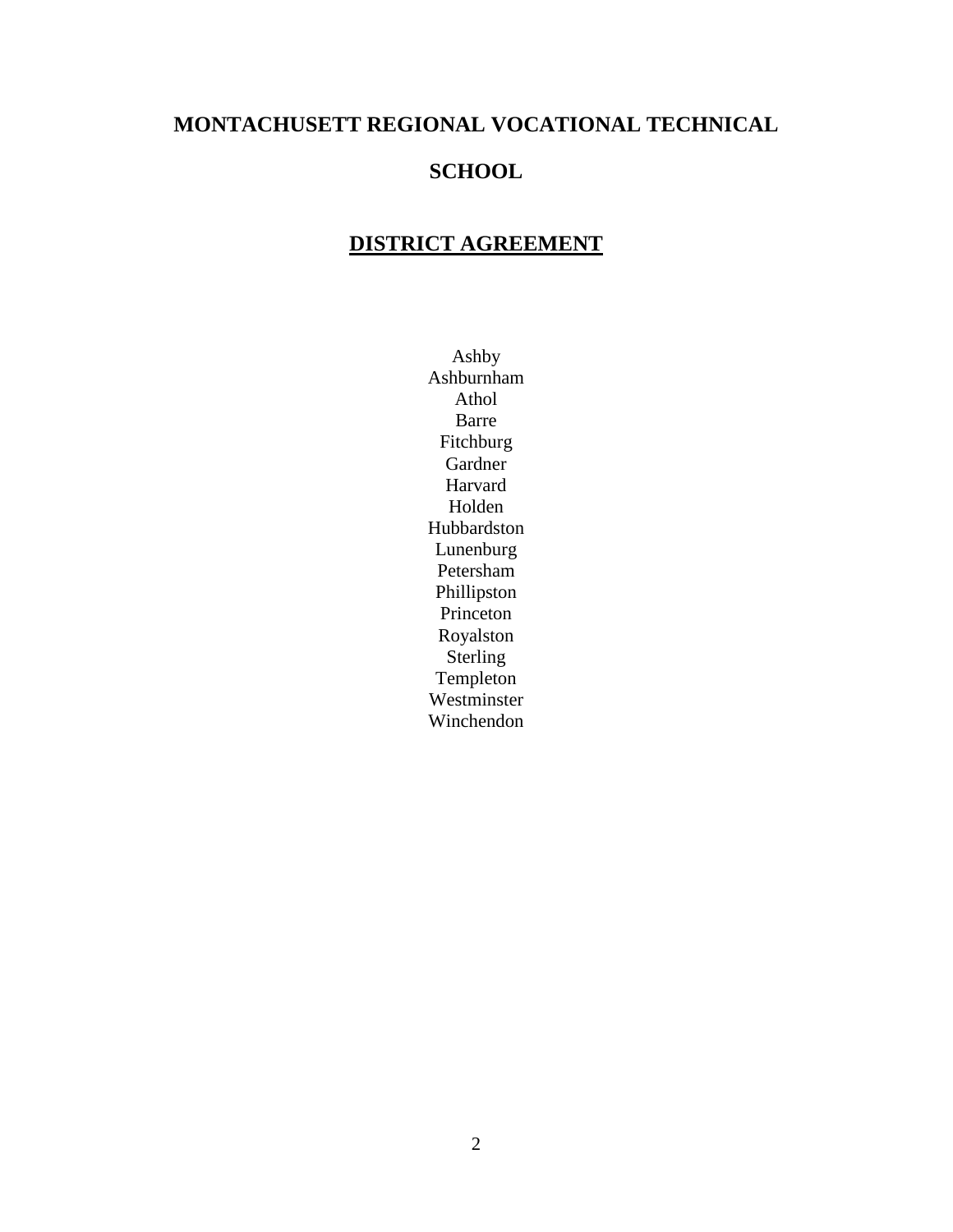## **AGREEMENT**

## MONTACHUSETT REGIONAL VOCATIONAL TECHNICAL SCHOOL DISTRICT

This agreement is entered into pursuant to Chapter 568 of the Acts of 1964 as amended by Chapter 543 of the Acts of 1965 by and among the Cities of Fitchburg and Gardner, and the Towns of Ashburnham, Ashby, Athol, Barre, Harvard, Hubbardston, Lunenburg, Petersham, Phillipston, Princeton, Royalston, Sterling, Templeton, Westminster, and Winchendon, and the Town of Holden as it shall accept this Agreement. In consideration of the mutual promises herein contained, it is hereby agreed as follows:

# **SECTION I - THE REGIONAL DISTRICT SCHOOL COMMITTEE**

(A) Composition

The Committee shall consist of four members the city of Fitchburg, two members from the city of Gardner and one member from each of the member towns. Except as provided in subsection I (B), members shall be appointed (i) from the Cities of Fitchburg and Gardner by majority vote of the members of the Cities Council, Mayor and School Committee, and (ii) from each town by majority vote of the members of the Board of Selectmen, Town Moderator, and local School Committee members. All members shall be residents of the municipalities they represent and they shall serve until their respective successors are appointed and qualified.

- (B) Within ten days after the establishment of the regional school district, the mayor of each of the cities of Fitchburg and Gardner shall appoint one member to serve on the regional district school committee until January 1, 1968, and the local school committee of each of the said cities shall appoint one member (who need not be from its own membership) to serve on the regional district school committee until January 1, 1970, and the moderator of each member town shall appoint one member to serve on the regional district school committee until April 1, 1968; and each of the members so appointed shall have been a member of the regional school district planning board which submitted this agreement, if such a person is available and willing to serve.
- (C) Within thirty days after the annual town meeting in each town and within thirty days after January 1st in each city, members of the Regional District School Committee shall be appointed for a term of four years as set forth in Section I(A).

Within ten days after admission of any new municipality to the Montachusett Regional Vocational Technical School District, each such municipality shall appoint in accordance with subsection I(A) one member to serve on the Committee until the municipality shall appoint a member as set forth in the preceding paragraph of this section.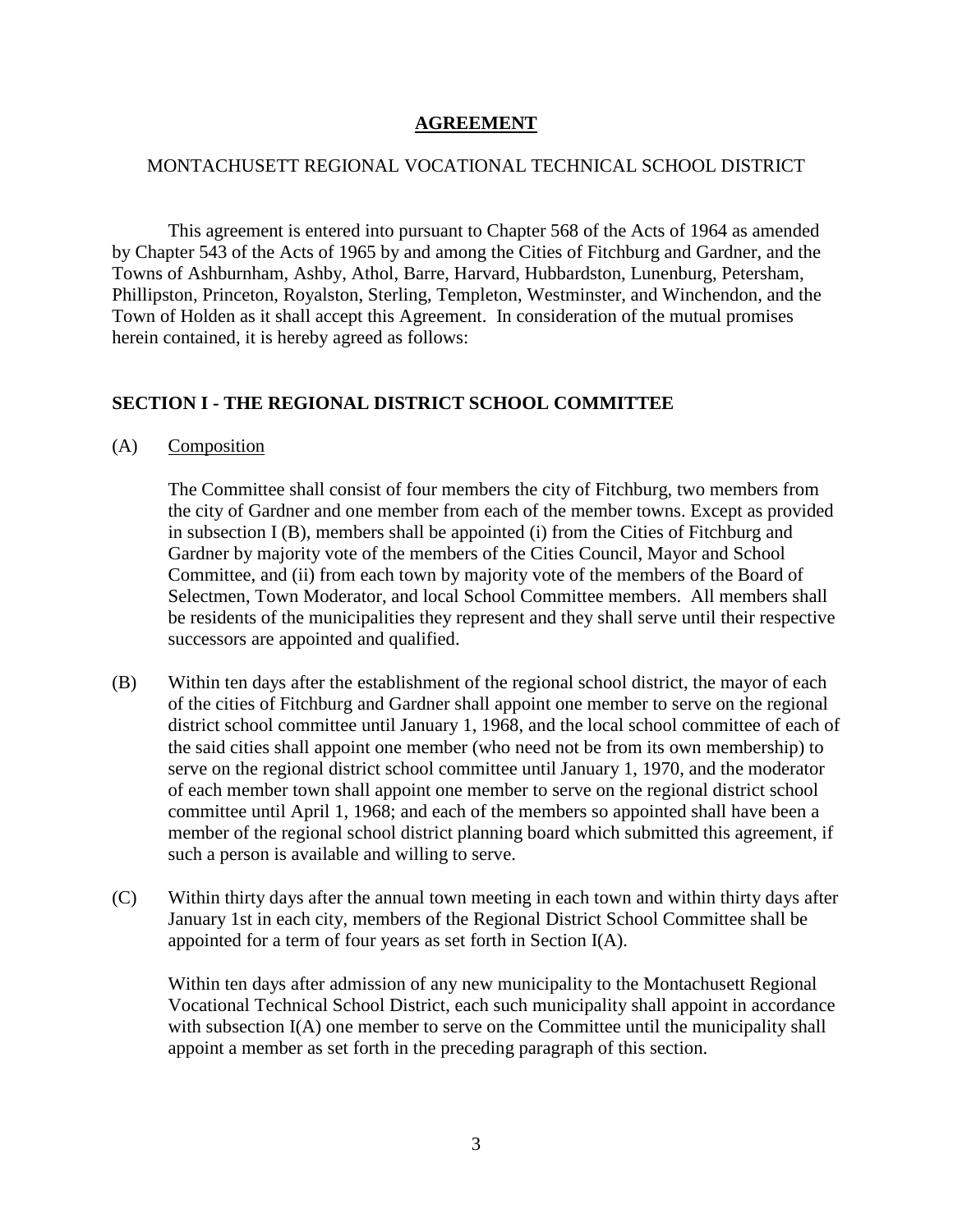Notwithstanding the foregoing, all members of the Committee elected to office under the terms of the Agreement as enacted July 1965 shall continue to serve until the expiration of their elected terms.

Within ten days after admission to the District, the Moderator of the Town of Holden shall appoint one member to serve on the regional district school committee until their successor is appointed in accordance with Section I(C).

# (D) Vacancies

Any vacancy occurring among the members of the Committee during appointed or elected term shall be filled by appointment in the manner set forth in subsection I(A) to serve for the balance of the unexpired term.

#### (E) Organization

The term of office of any member elected by a member city shall commence on January 1 following the election of such member and the term of office of any member elected by a member town shall commence on April 1 following the election of such member. Promptly upon the appointment and qualification of the members of the interim Committee and on April 1 of each year thereafter, the Committee shall organize and choose by ballot a chairman and a vice chairman from among its own membership. At the same meeting, or at any other meeting, the Committee shall appoint a treasurer and a secretary, who may be the same person but who need not be members of the Committee, choose such other officers as it deems advisable, determine the terms of office of its officers (except the chairman and vice chairman who shall be elected annually as provided above) and prescribe the powers and duties of any of its officers, fix the time and place for its regular meetings and provide for the calling of special meetings.

#### (F) Powers and Duties

The Committee shall have all the powers and duties inferred and imposed upon it by this agreement and such other additional powers and duties as are specified in Chapter 568 of the Acts of 1964 and any amendments thereof or additions thereto now or hereafter enacted, or as may be specified in any other applicable special law or in any applicable general law.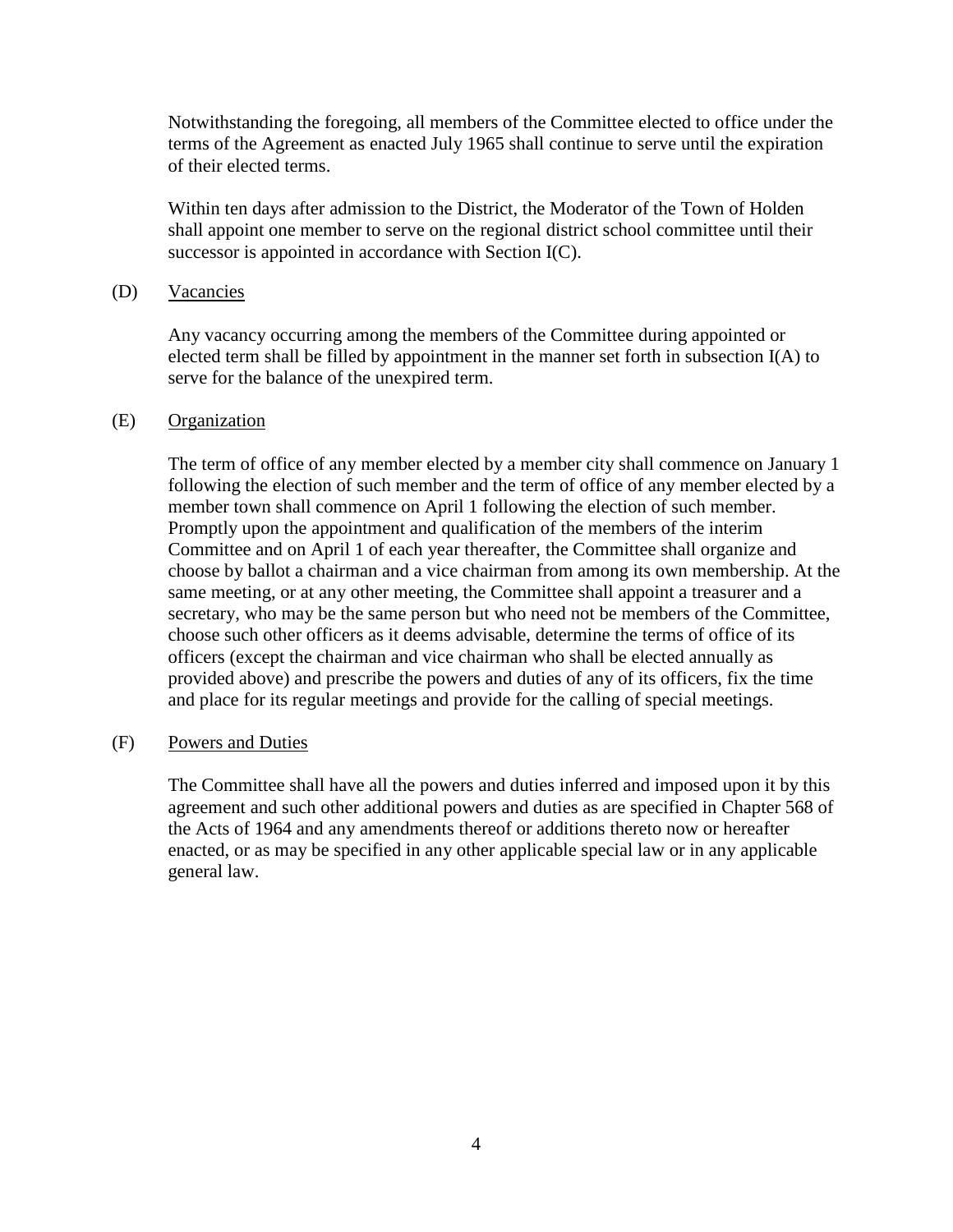#### (G) Quorum

The quorum for the transaction of business shall be a majority of the Committee, but a number less than the majority may adjourn.

## **SECTION II - LOCATION OF THE REGIONAL DISTRICT SCHOOL**

The regional district school shall be located within the District and within a six mile radius of the intersection of Routes 2, 2A, and 140, which intersection is in the town of Westminster.

# **SECTION III - TYPE OF REGIONAL DISTRICT SCHOOL**

The regional district school shall be a vocational high school consisting of grades nine through twelve, inclusive. The Committee is hereby authorized to establish and maintain such kinds of education, acting as trustees therefor, as may be provided by cities or towns under the provisions of Chapter 74 of the General Laws and acts amendatory thereof, in addition thereto or dependent thereon, including courses beyond the secondary level in accordance with the provisions of Section 37A of the said Chapter 74 of the General Laws.

# **SECTION IV - APPORTIONMENT AND PAYMENT OF COSTS INCURRED BY THE DISTRICT**

#### (A) Classification of Costs

For the purpose of apportioning assessments levied by the District against the member municipalities, costs shall be divided into two categories: capital costs and operating costs.

#### (B) Capital Costs

Capital costs shall include all expenses in the nature of capital outlay such as the cost of acquiring land, the cost of constructing, reconstructing and adding to buildings, and the cost of remodeling or making extraordinary repairs to a school building or buildings, including without limitation the cost of the original equipment and furnishings for such buildings or additions, plans, architects' and consultants' fees, grading and other costs incidental to placing school buildings and additions and related premises in operating condition. Capital costs shall also include payment of principal of the interest on bonds, notes or other obligations issued by the District to finance capital costs.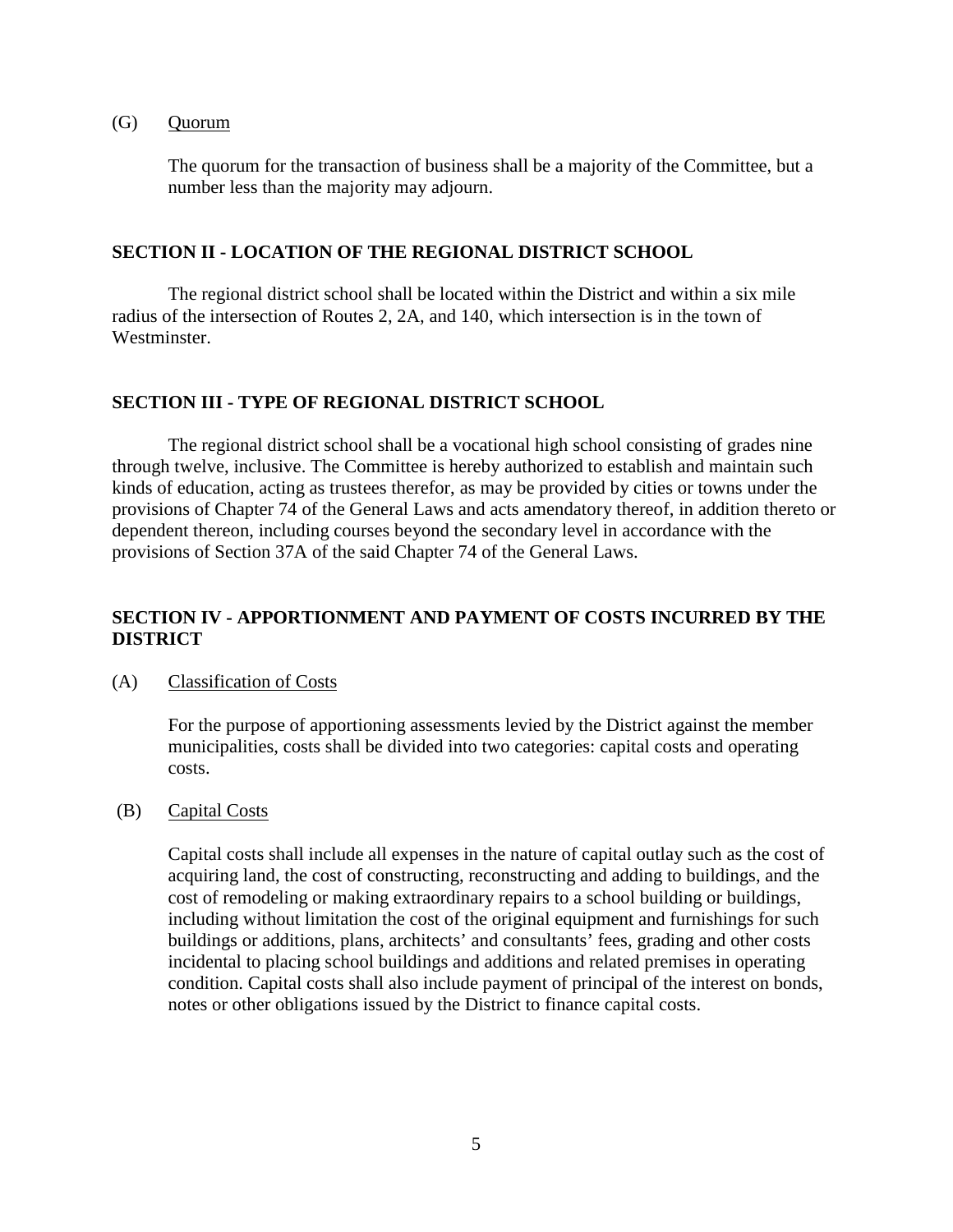# (C) Operating Costs

Operating costs shall include all costs not included in capital costs as defined in subsection IV (B), but including interest on temporary notes issued by the District in anticipation of revenue.

- (D) Capital costs shall be apportioned annually for the ensuing fiscal year on the basis of pupil enrollment as hereinafter defined. For the purposes of this subsection, pupil enrollment shall be defined as the number of pupils residing in a member municipality and enrolled in grades one through twelve, inclusive of any public, private, or parochial school, wherever located. Each member municipality's share of capital costs for each fiscal year shall be determined by computing the ratio which its pupil enrollment on October 1 of the year next preceding the year for which the apportionment is determined bears to the total pupil enrollments from all the member municipalities on the same date.
- (E) All operating costs, except those described in subsection IV (F), for every fiscal year shall be apportioned to the member municipalities on the basis of their respective pupil enrollments in the regional district school. Each member municipality's share for each fiscal year shall be determined by computing the ratio which the member municipality's pupil enrollment in the regional district school on October 1 of the year next preceding the year for which the apportionment is determined bears to the total pupil enrollment from all the member municipalities on the same date. In computing the apportionment, the "persons" referred to in subsection IV (F) shall be excluded. In the event that enrollment of pupils in the regional district school has not been accomplished by October 1 of any year, operating costs shall be apportioned on the basis of the number of pupils residing in each member municipality and enrolled in grades one through twelve, inclusive of any public, private or parochial school, wherever located, on October 1 of that year.
- (F) i. The phrase "special operating costs" as used herein shall be interpreted to mean all expenses and costs, whether direct or indirect, incurred in operation of any program other than the regular Regional Vocation Technical School program and shall include, but not be limited to, costs of heating, lighting, maintenance, transportation, instruction, supervision, supplies, salaries, wages.

ii. The Committee shall determine the operating costs for each fiscal year of any evening trade extension courses or other types of courses or programs which are offered by the District to persons other than pupils attending the regular day Regional Vocational School. Each member municipality's share of such operating costs shall be determined by computing the ratio which that municipality's enrollment of persons in such courses or programs during that fiscal year for which the apportionment is determined bears to the total enrollment of person in such courses or programs.

iii. The assessment of such special operating costs as so determined shall be separately set forth in each budget so as to be identifiable as such.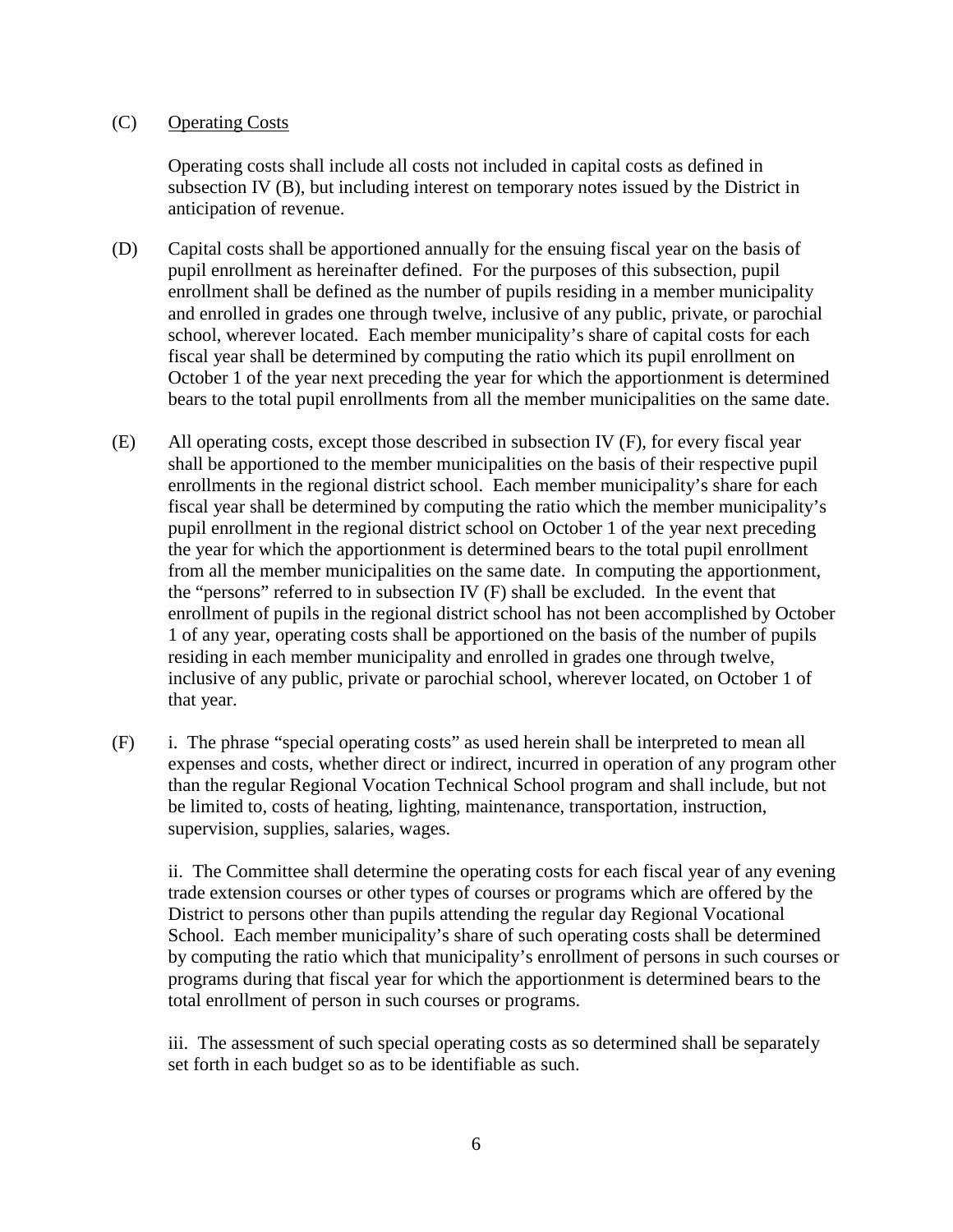(G) Fiscal Year and Times of Payment of Apportioned Costs\*\*

The fiscal year of the District shall be the same as the fiscal period of the member cities and towns as provided by law, and the word calendar year or year as it relates to this Agreement fiscal or budget year shall mean the fiscal year of the District.

Notwithstanding the provisions of Section IV of this Agreement, the dates on or before which the respective percentages of the annual share of costs of the District apportioned to each member city and town shall be paid as follows:

> August 1 (first payment) November 1 (second payment) February 1 (third payment) May 1 (fourth payment)

This section shall be effective only to the extent that Chapter 849 of the Acts of 1969 as amended shall be in effect.

# **SECTION V - BUDGET**

- (A) The regional district school committee shall adopt an annual operating and maintenance budget for the next fiscal year not later than forty-five days prior to the earliest date on which the business session of the annual town meeting of any member town is to be held, but not later than March 31, provided that said budget need not be adopted prior to February 1. The amount of said budget shall be apportioned among the member municipalities according to the provisions of Section IV herein. The regional district treasurer shall certify to the treasurers of each municipality its respective share of the budget within thirty days from the date on which the annual budget is adopted by a twothirds vote of the regional district school committee, but not later than April 30. The sums thus certified shall be payable by the member municipalities to the regional district school but only from funds which may have been appropriated by the member municipalities for such purposes. The certification shall include the amount of state aid the district is to receive under M.G.L. c. 71, section 16D for the ensuing fiscal year and the proportionate share of such aid for such municipality, the amount, if any, by which the unencumbered amount in the excess and deficiency fund, so called, of the regional school district at the end of the preceding fiscal year, as certified by the commissioner of revenue pursuant to M.G.L. c.71, section 16B1/2, exceeded five percent of the regional school district's operating budget and its budgeted capital costs for the current fiscal year, and the proportionate share of any such excess in said fund by which such municipality's assessment for the current fiscal year was reduced.
- (B) Provision of Operating and Maintenance Budget to Municipalities

On or before April 30, the regional district school committee shall submit a copy of the adopted budget, attaching thereto provision for any installment of principal or interest to become due in such year on any bonds, or other evidence of indebtedness of the District and any other capital costs to be apportioned to the member municipalities, to the mayors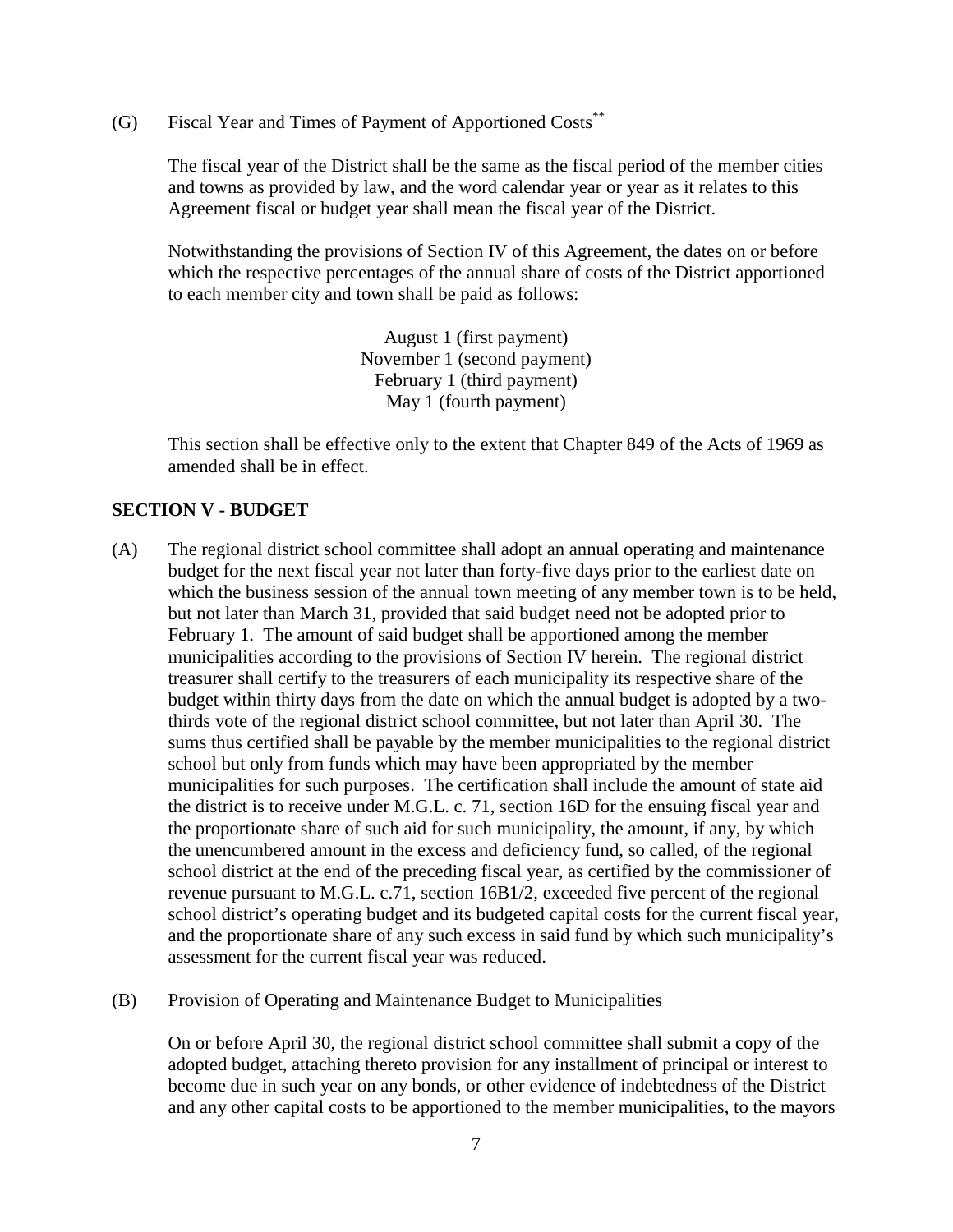of the cities of Fitchburg and Gardner and the chairs of the boards of selectmen and the chairs of the finance or advisory committees of the member towns a copy of such tentative operating and maintenance budget which shall be itemized as follows to be in such further detail as the regional district school committee may deem advisable:

- 1. Administration
- 2. Instruction
- 3. Other School Services
- 4. Operation and Maintenance of Plant
- 5. Fixed Charges
- 6. Community Services
- 7. Acquisition of Fixed Assets
- 8. Debt Retirement and Debt Service
- 9. Programs with Other Districts and Private Schools

#### (C) Final Operating and Maintenance Budget

In the event that the operating and maintenance budget is not approved by at least twothirds of the member municipalities, the regional school district committee shall have thirty days to reconsider, amend and resubmit a budget on the basis of the issues raised. The amounts required to be raised on account of the regional school district budget shall be reapportioned between or among the member municipalities by the regional school district committee and a copy of the amended budget shall be provided, not later than seven days from the date the amended regional school district budget was adopted by the regional school district committee, to the chairs of the boards of selectmen, chairs of the finance committees, mayors, presidents of the city council and treasurers of the member municipalities. The respective amounts reapportioned between or among the members by the regional school district committee shall be recertified by the district treasurer to the treasurers of the member municipalities not later than seven days from the date the amended regional school district budget was adopted by the regional school district committee. Prior to the expiration of forty-five days from the date on which such budget was adopted by the regional school district committee, each member municipality shall hold a meeting of the local appropriating authority to act upon the appropriation of the budget so reapportioned and recertified to it. If the appropriating authorities of at least two-thirds of the member municipalities vote to appropriate the amounts so reapportioned and recertified to them, such budget shall be considered approved and shall be apportioned between and among the member municipalities and paid by them in accordance with the terms of the regional school district agreement. If two-thirds of the member municipalities do not vote to appropriate the amounts so reapportioned and recertified, the budget shall be recommitted to the regional school district committee for action pursuant to this Section V  $(C)$  or M.G.L. c. 71, Section 16B. A municipality that does not hold a meeting of its local appropriating authority prior to the expiration of forty-five days from the date on which an amended budget was adopted by the regional school district committee shall be deemed to have voted to appropriate the amounts reapportioned and recertified to it.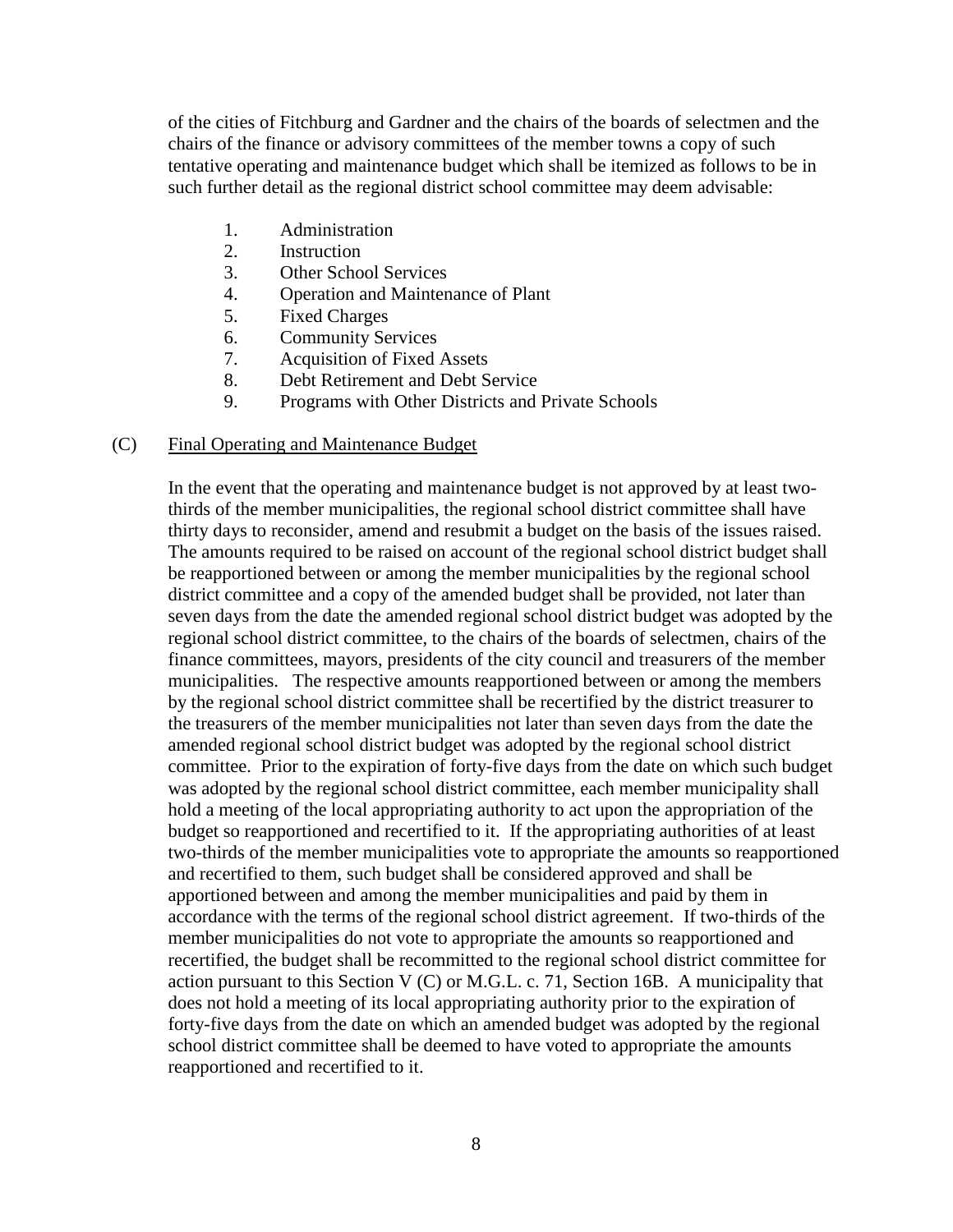#### (D) Incurring of Debt

Not later than seven days after the date on which the regional district school committee authorizes the incurring of debt other than temporary debt in anticipation of revenue to be received from member municipalities, written notice of the date of said authorization, the sum authorized, and the general purpose or purposes for authorizing such debt shall be submitted to the city council of the cities of Fitchburg and Gardner and to the board of selectmen in each member town.

#### **SECTION VI - APPORTIONMENT OF ENROLLMENT**

On or before April 1 of each year, commencing with the year next following the opening of the regional school, the Committee shall determine the enrollment capacity of the regional school for all regular day courses to be conducted therein in the next school year. In order to limit enrollments to such capacity, a quota shall be established for each member municipality. Each municipality's quota shall be determined by multiplying such enrollment capacity by a fraction of which the school population of a member municipality on October 1 of the previous year shall be the numerator and the total school population of all the member municipalities on October 1 of such year shall be the denominator. For the purpose of this section, "school population" of a member municipality shall be defined as the number of pupils residing therein who are enrolled in grades one through twelve, inclusive in any public, private, or parochial school wherever located. Not later than five days after the quota for each member municipality has been determined, the Committee shall transmit such quota to the local superintendent of schools in each member municipality. In the event that the prospective enrollment on June 1 of any year of qualified candidates from any member municipality is less than its quota, the Committee shall determine the method by which prospective vacancies shall be filled.

#### **SECTION VII - TRANSPORTATION**

School transportation shall be provided by the regional school district and the cost thereof shall be apportioned to the member municipalities as an operating cost.

#### **SECTION VIII - AMENDMENTS**

(A) Limitations

This agreement may be amended from time to time in the manner hereinafter provided, but no amendment shall be made which shall substantially impair the rights of the holders of any bonds, notes or other obligations of the District then outstanding, or the rights of the District to procure the means for payment thereof, provided that nothing in this section shall prevent the admission of a new town or towns to the District and the reapportionment accordingly of capital costs of the District represented by bonds or notes of the District then outstanding and of interest thereon.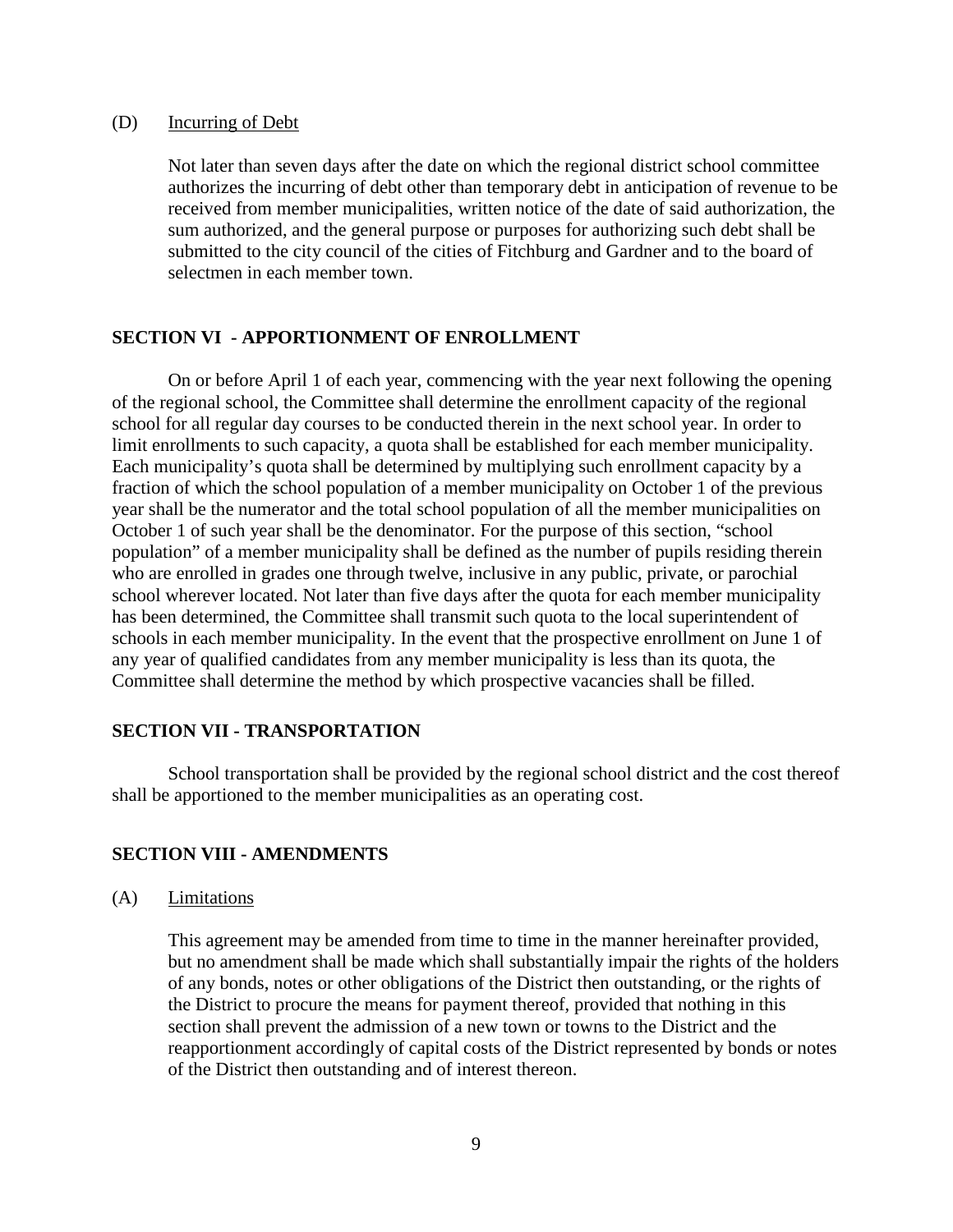#### (B) Procedure

Any proposal for amendment, except a proposal for amendment providing for the withdrawal of a member municipality (which shall be acted upon as provided in Section X), may be initiated by a two-thirds vote of all the members of the Committee or by a petition signed by 10 percent of the registered voters of any one of the member municipalities. In the latter case, said petition shall contain at the end thereof a certification by the town or city clerk of such member municipality as to the number of registered voters in said municipality according to the most recent voting list and the number of signatures on the petition which appear to be the names of registered voters of said municipality and said petition shall be presented to the secretary of the Committee. In either case, the secretary of the Committee shall mail or deliver a notice in writing to the board of selectmen of each of the member towns and to the city councils of Fitchburg and Gardner that a proposal to amend this agreement has been made and shall enclose a copy of such proposal (without the signatures in the case of a proposal by petition). The selectmen of each member town shall include in the warrant for the next annual or a special town meeting called for the purpose of an article stating the proposal or the substance thereof. Such amendment shall take effect upon its acceptance by all of the member municipalities, acceptance by each town to be by a majority vote at a town meeting as aforesaid and acceptance by each of the said cities to be by a majority vote of its city council.

#### **SECTION IX - ADMISSION OF ADDITIONAL TOWNS TO THE DISTRICT**

By an amendment of this agreement adopted under and in accordance with Section VIII above, any other town or towns may be admitted to the regional district upon adoption as therein provided of such amendment and upon acceptance by the town or towns seeking admission of the agreement as so amended and also upon compliance with such provisions of law as may be applicable and such terms as may be set forth in such an amendment.

#### **SECTION X - WITHDRAWAL**

(A) Limitations

The withdrawal of a member municipality from the District may be effected by an amendment to this agreement in the manner hereinafter provided by this section. Any member municipality seeking to withdraw shall, by a majority vote at an annual or special town meeting in the case of a town or by a vote of two thirds of all the members of the city council in the case of a city, request the Committee to draw up an amendment to this agreement setting forth the terms by which such municipality may withdraw from the District, provided (1) that the municipality seeking to withdraw shall remain liable for any unpaid operating costs which have been certified by the district treasurer to the treasurer of the withdrawing municipality, including the full amount so certified for the year in which such withdrawal takes effect and (2) that the said municipality shall remain liable to the District for its share of the indebtedness of the District outstanding at the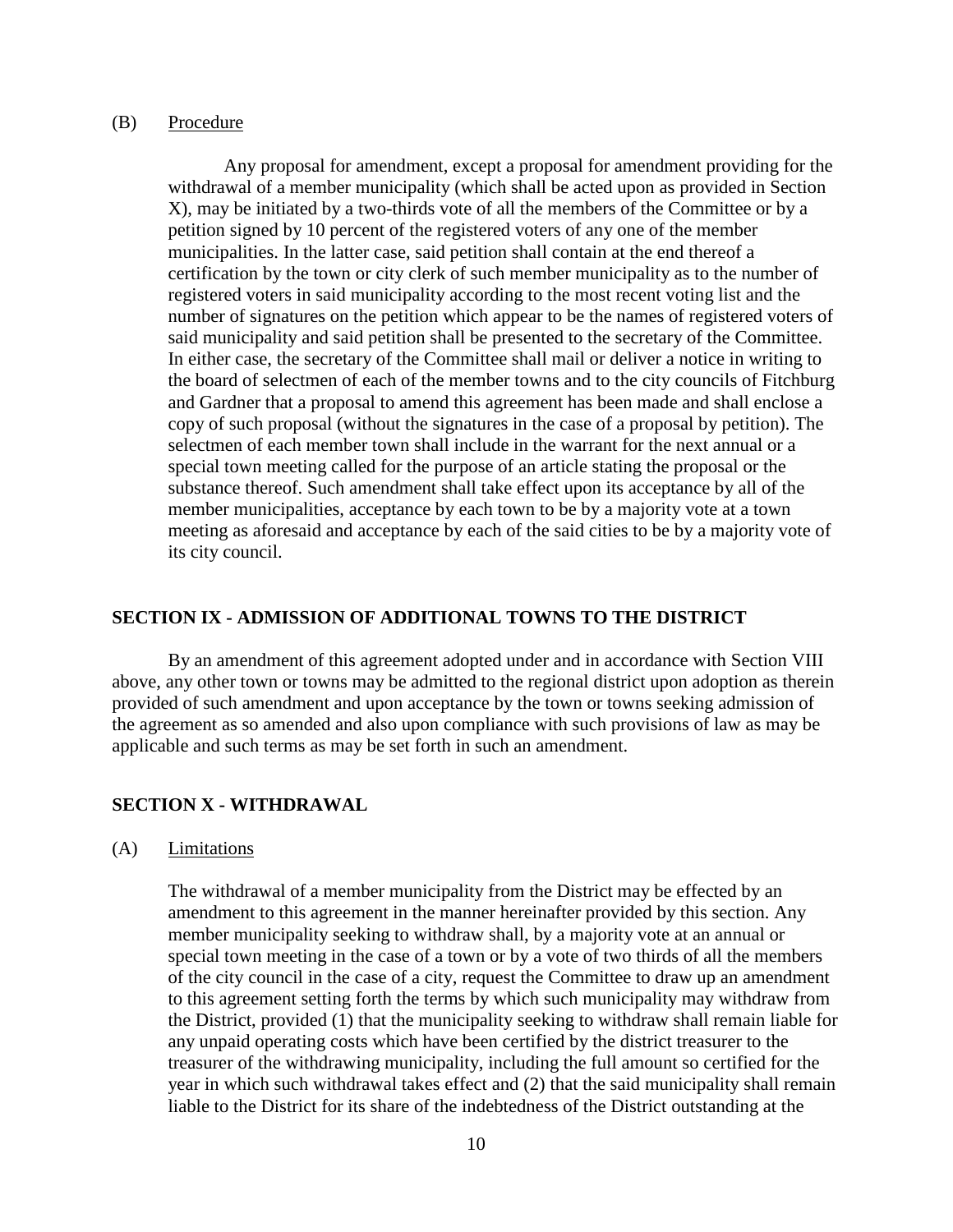time of such withdrawal, and for interest thereon, to the same extent and in the same manner as though the municipality had not withdrawn from the District.

# (B) Procedure

The clerk of the municipality seeking to withdraw shall notify the Committee in writing that such municipality has voted to request the Committee to draw up an amendment to the agreement (enclosing a certified copy of such vote). Thereupon, the Committee shall draw up an amendment to the agreement setting forth such terms of withdrawal as it deems advisable, subject to the limitation contained in subsection VIII (A). The secretary of the Committee shall mail or deliver a notice in writing to the board of selectmen of each member town and to the city council of each member city that the Committee has drawn up an amendment to the agreement providing for the withdrawal of a member municipality (enclosing a copy of such amendment). The selectmen of each member town shall include in the warrant for the next annual or a special town meeting called for the purpose an article stating the amendment or the substance thereof. Such amendment shall take effect upon its acceptance by all of the member municipalities, acceptance by each town to be by a majority vote at a town meeting as aforesaid and acceptance by each city to be by a vote of two thirds of all the members of its city council.

# (C) Cessation of Terms of Office of Withdrawing Municipality's Members

Upon the effective date of withdrawal, the term of office of all members serving on the regional district school committee from the withdrawing municipality shall terminate and the total membership of the Committee shall be decreased accordingly.

# (D) Payments of Certain Capital Costs Made by a Withdrawing Municipality

Money received by the District from the withdrawing municipality for payment of funded indebtedness or interest thereon shall be used only for such purpose and until so used shall be deposited in trust in the name of the District with a Massachusetts bank or trust company having a combined capital and surplus of not less than \$5,000,000.

# (E) Apportionment of Costs After Withdrawal

The withdrawing municipality's share of any future installment of principal and interest on obligations outstanding on the effective date of its withdrawal shall be fixed at the percentage prevailing for such municipality, at the last apportionment made next prior to the effective date of the withdrawal. The remainder of any such installment after subtracting the share of any municipality or municipalities which have withdrawn shall be apportioned to the remaining member municipalities in the manner provided in subsection IV (D) or as may be otherwise provided in the amendment providing for such withdrawal.